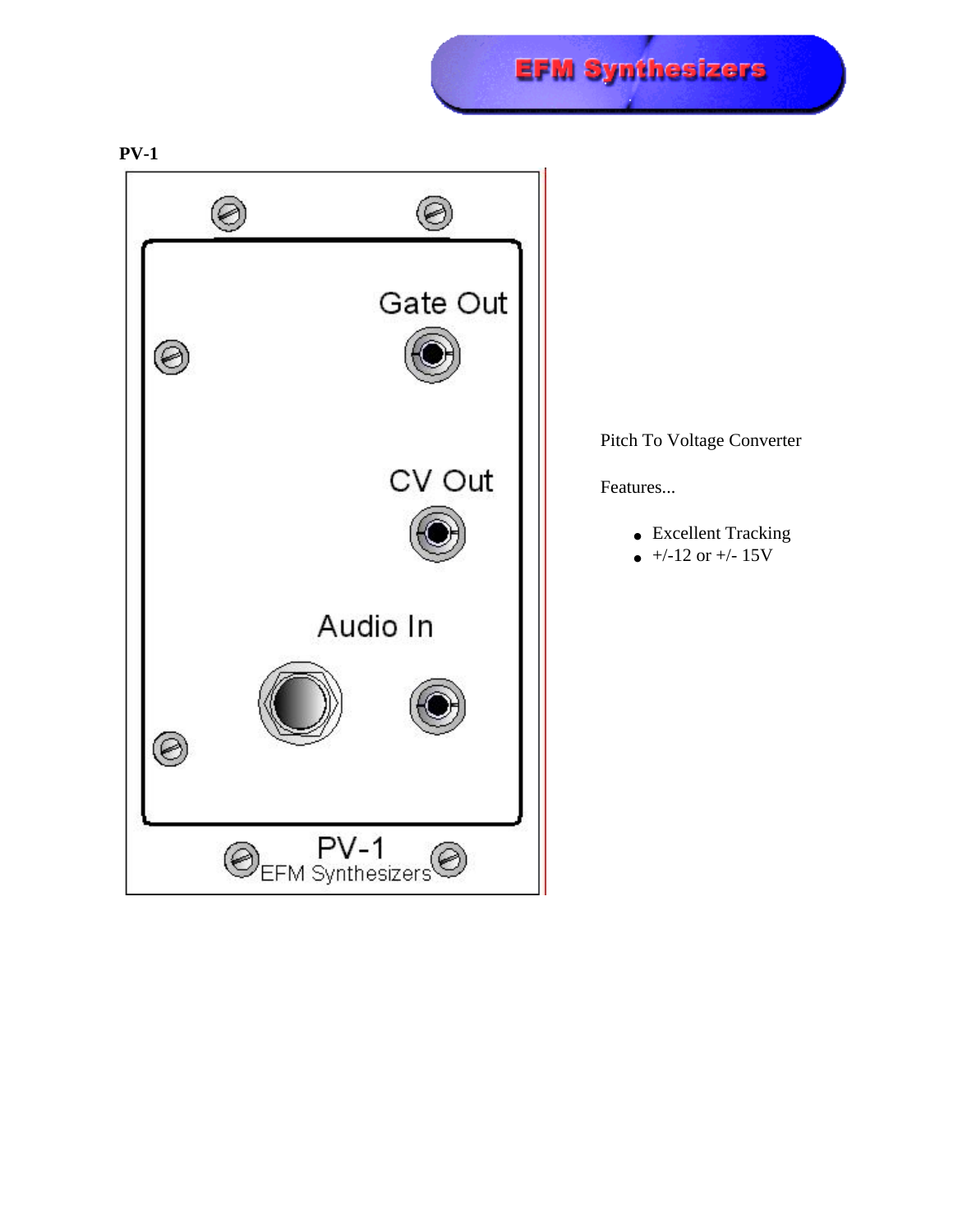

### **PV-1 Pitch to Voltage Converter - By Harry Bissell V-1**

Based on the "Etherwave Pitch to Voltage Converter" by Bob Moog/Big Briar Used with Permission:

C01 POLYESTER .22uF C02,03,04 AXIAL CERAMIC .001uF C05,06 POLYPROPYLENE .1uF C07 CERAMIC DISK 100pF C08 CERAMIC DISK 330pF C09 AXIAL CERAMIC .001uF C10 AXIAL CERAMIC .002uF C11,12,13,14,15,16,17,18 AXIAL CERAMIC .1uF C19 CERAMIC DISK .01uF C20,21 ELECTROLYTIC 10uF 25VDC D01,02,03,04,05,06 1N4148 P01 BOURNS 3296W-103 10K P02 BOURNS 3296W-503 50K PL01 4 pin .156 MOLEX or equivalent PL02 8 pin .100 MOLEX or equivalent Q01 2N3906 Q02,03,05 2N3904 Q04 (or similar) MAT02 (2SC1583) R01,02 47K R03,04,05,36 22K R06,07,27,29,33 10K R08,09 METAL FILM 681K R10,R19,37 330 R11 150 R12,13,17 METAL FILM 22.1K R14 METAL FILM 1.2M R15,18 METAL FILM 49.9K R16 PTC 1K \*TEMPCO\* R20 METAL FILM 499K R21,22 10M R23 470K R24,25,34 1M R26 100K R28 2.2K R30 22K R31 150 R32 1.1M R35 1K U01 LM13700 (or LM13600) U02 4093 U03 4017 U04,06 TL062 (or TL082) U05 4016 U07 4013



Unmarked resistors are 1/4W 5% Metal Film indicated here stability would improve Polypropylene or Polystyrene caps as shown

Trouble ??? e-mail harrybissell@prodigy.net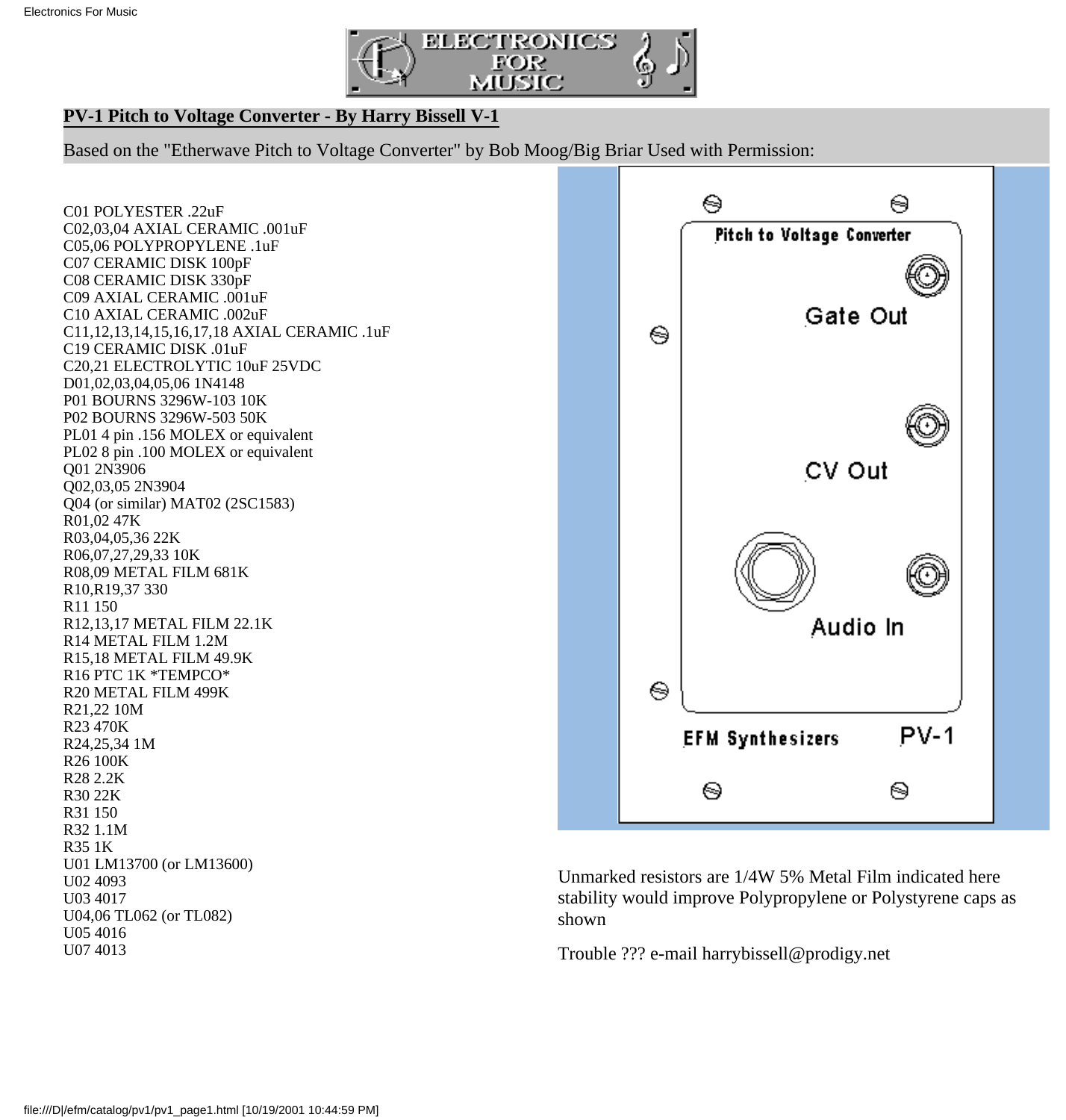## **Introduction: What is a Pitch to Voltage Converter ?**

A pitch to voltage converter takes a frequency input and converts it to a voltage output. There are several forms of this circuit, both digital and analog. Most

of these can be grouped into two basic classes. The Tachometer circuit, and the Ramp Sample/Hold.

The Tachometer circuit is the simplest. The frequency input is converted to pulses of a fixed width, and these pulses are integrated, or averaged over time. There is a trade off between how fast you can get to a new level, and how much feed throughof the input frequency you can accept. The less ripple you wantin the output, the slower the circuit responds to a change ininput frequency. Tachometer circuits are best for frequencies that :

- 1) You want to average over a long time anyway
- 2) Frequencies that are continuous (do not start and stop...)

**Note** that things like motors etc... are the most common use for Tachometer circuits.

The best example of the Tachometer circuit as applied to Electronic Music is the Korg MS-20 external signal processor. It features a filter at the input and output that are linked... so the user can set the tradeoff between ripple and acquisition time to best fit the signal they are processing. The circuit also has an extended range Tachometer circuit... at very low frequencies the pulse width is fixed. As frequency increases, these pulses get closer together. At even higher frequencies the pulses overlap, and occasional gaps appear in between multiple pulses. This allows

the circuit to perform at frequencies above the normal range of the Tachometer circuit. There is still a very real delay in how fast the circuit can track a rapidly moving input frequency.

The Ramp - Sample/Hold is another class of circuits used to solve the problem of slow signal acquisition. The input frequency is divided in half, and then a linear ramp is generated for one cycle, and then sampled and held during the following cycle, and the ramp is reset. This happens over and over again... so the output is always one cycle behind the input. No matter how large the step in input frequency (within reason) the output will follow within two cycles of the fundamental.

The advantage of the Ramp circuit is speed of acquisition, and lack of ripple. The drawback is that it is more complex, and sensitive to noise in the input frequency. This approach was used in the 360 Systems "Slavedriver" Guitar to CV interface (mid 1970's) with some success. The noise problems prevented the circuit from achieving satisfactory performance at that time. Speed of response is still an issue.

Consider the lowest note of a Guitar = 80Hz, which has a period of 12mS. The Ramp circuit needs at least twice that time to process the Pitch Voltage, or 24mS. This is a physical limit for converting the pitch. If you have a lot of noise in the signal (harmonics etc.) it will take even longer.

The Pitch to Voltage converter must have an accurate reference to derive the pitch from. Harmonics will cause false operation, so inputs from real instruments like guitar, voice, etc. usually need signal processing before the pitch conversion.

## **About this circuit:**

The PV-1 is a general purpose Pitch to Voltage converter based on Bob Moog's design for an accessory to the Etherwave Theremin, manufactured by his company Big Briar. I've used this as the basis for the PV-1, and in fact I've included everything necessary to hook up directly to the Etherwave. There are some circuit additions that will allow other uses. The circuit can be used to slave a Volt/Octave VCO to another source, like a Volt/Hertz VCO. This might be useful in slaving a more common synths to the Korg instruments. In the case of the Theremin or synthesizer VCOs, there is no need for extra filtering because they are continuous waveforms that do not vary in shape or amplitude.

There are also some "hooks" I've included for those who want to try their luck at tracking guitars etc... but that is an advanced project and not easily done. The idea was to have the basic P/V core as a simple printed circuit board.

## **How it Works:**

The frequency input is applied at PAD1, through a high pass filter C01, R01. This removes any DC component of the input frequency. U01a is a limiting preamplifier. The OTA is overdriven resulting in a smooth, somewhat "squarish" wave of about 20V pk-pk. R04 and R05 form a voltage divider to limit the input to U02 NAND schmitt trigger (pins 1,2) to positive voltages only. U02 squares the input wave, and it is fed to U02 (pins 5,6) which invert this square wave. There are two RC networks (R06,C03 and R07,C04) which differentiate the negative going edges of these square waves. These negative going pulses

are applied to U02 (pins 12,13) which outputs a positive pulse at each zero crossing of the input frequency.

The zero crossing pulses are used to increment counter U03. This is a "Johnson counter with decoded outputs". The important point of this counter is that the output advances with each input pulse and there is no overlap between the output pulses. The counter starts at 0, and counts to 3. When the fourth output goes high, the counter is immediately reset back to zero. I've added an "or-gate" in this reset that I'll discuss later.

The counter controls the four states of the machine. During the first time period, ramp capacitor C05 is held in the discharged state by analog switch U05 (pins 1,2,3,4). At this time the sample and hold capacitor C06 is holding the last voltage that was applied.

During the next two time periods, the emitter of Q01 is driven positive. This sources current to the Gm input of U01b. Resistive divider R12, R13 holds the positive input of U01b at 1/2 the supply voltage. While the Gm input is biased on, U01b forms a constant current source that charges capacitor C05 in the positive direction.

file:///D|/efm/catalog/pv1/pv1\_page2a.html [10/19/2001 10:30:15 PM]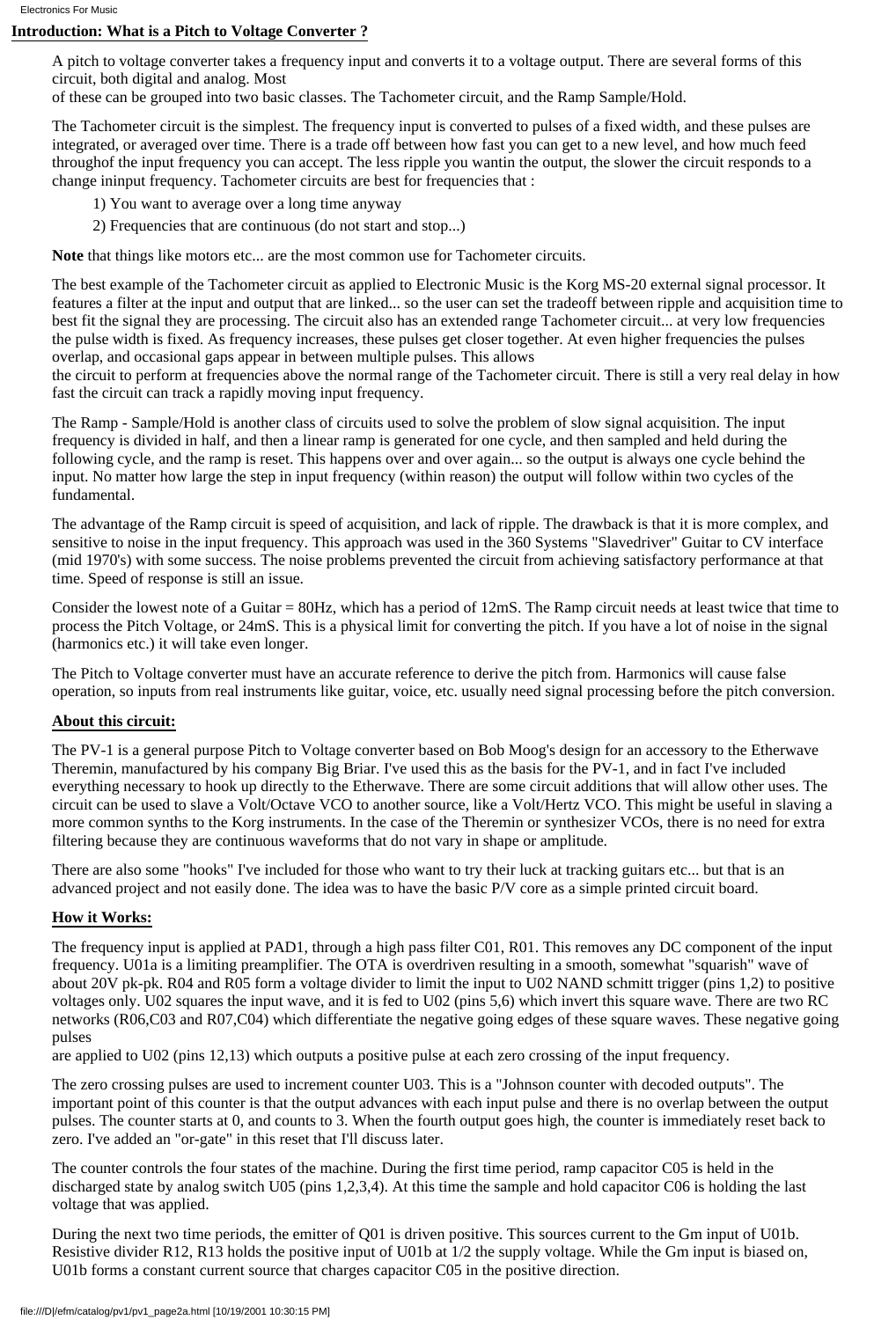During the fourth time period, the emitter of Q01 is held at ground, disabling the Gm bias to U01b and ending the charging of C05. The voltage level at C05 is now held at whatever level it was charged to during the first two periods. C05 voltage is directly proportional to the period of the input waveform (the longer the period, the higher the voltage...). This voltage is buffered by opamp voltage follower U04a. The third output of the counter is now high, which closes analog switches U05 (pins 8,9,10,11) and allows Sample/Hold capacitor C06 to charge to the level held on C05 (Sample mode). R11,R31, and D01 limit the peak current to the analog switch, and clamp the input to the analog switch to ground if the output of U04a should go negative (during power-on). U04b is an opamp voltage follower buffering the voltage on C06.

If the input frequency is still present, this cycle repeats with the last voltage held on C06, and capacitor C05 reset to zero volts.

The purpose of the diode "or-gate" that has been added is toallow some external circuit to reset the counter to the initialstate. This is not important in the case of the Theremin, or if your input is from a VCO. These sources run continuously (or nearly so). It is important if you intend to use external signal processing, as in the case of the guitar. In this case, the circuit must always start with the ramp reset. The next two clock pulses are measured for the period of the waveform, and then the sample is presented to the output. Should a new note occur at any time, the user can detect this "note on" condition and reset the pitch to voltage converter, while holding the last value in the sample/hold. This will minimize the glitches that might otherwise occur if the counter is allowed to remain in a random state.

The output of the Sample/Hold is presented to logarithmic converter. Pitches that are from "musical" sources have an exponential relationship to each other... each octave is one-half the period of the lower octave. To linearize the voltage output from the Sample/Hold, a log function is needed. The best description of how these converters work can be found in National Semiconductor App Notes 311 - Theory and operation of Logarithmic Converters. The Log converter uses a dual transistor such as the MAT-02, MAT-01 from Analog Devices, or the LM394 from National Semiconductor. A temperature compensating (tempco) resistor (R16) is required. These are available from various sources including Bob Moog's company, Big Briar.

R16 (tempco) is designed so that it can be epoxied to the top of Q04, for good thermal contact.

It would also be a good idea to pot this transistor and tempco together... but some experimenters frown on this because the components are so high priced and hard

to find. It will work much better. Thermal mass in this area means that the transistor must change temperature slowly, and makes it more likely that the tempco resistor will track. Even isolating these components with some Styrofoam over them to prevent air drafts will help a lot.

If the output voltage from U04b (pin 7) is inverted it should be possible to directly drive a linear (V/Hz) oscillator. I haven't tried this.

Gate Circuit: The gate circuit used on this board is different from the Bob Moog design. I changed it to allow easier use ingeneral purpose applications. During the "0" time slot the counter is holding the Ramp in the reset state, and the Sample/Hold is holding the last value, if any. When the counter steps to time slot "1" D Flip-flop U07a is clocked. This causes the Q output (pin 1) to go high, charging C10 to Vdd (12 volts) quickly through D04, and charging C09 slowly through R30. This state remains until the voltage at C09 reaches the threshold voltage ( $1/2$  Vdd = about 6 volts) at the reset pin of U07 (pin 4). The Q output then goes low, discharging C09 rapidly through D03, and discharging C10 slowly through R21.

U07b is clocked when the counter enters state "3" At this point the data is valid at the sample/ hold stage. If the voltage on C10 is still greater than the threshold voltage at U07b (pin 9) at this time, then the U07b Q output (pin 13) goes high, indicating that a valid frequency is present at the audio input. If the frequency is too low... C10 discharges below the threshold point and the Q output stays low. The time constants have been chosen to make this detector output a "1" (high level)

when the input frequency is greater than about 20 Hz. Making C10 smaller will raise this frequency if desired.

The other detector consists of Q02 and Q03. This detector outputs a "1" (high level) whenever the amplitude control voltage is greater than about 1/2 volt positive. When both detectors are "1" (high state) NAND gate U02c (pin 10) goes low, removing the base drive from Q05.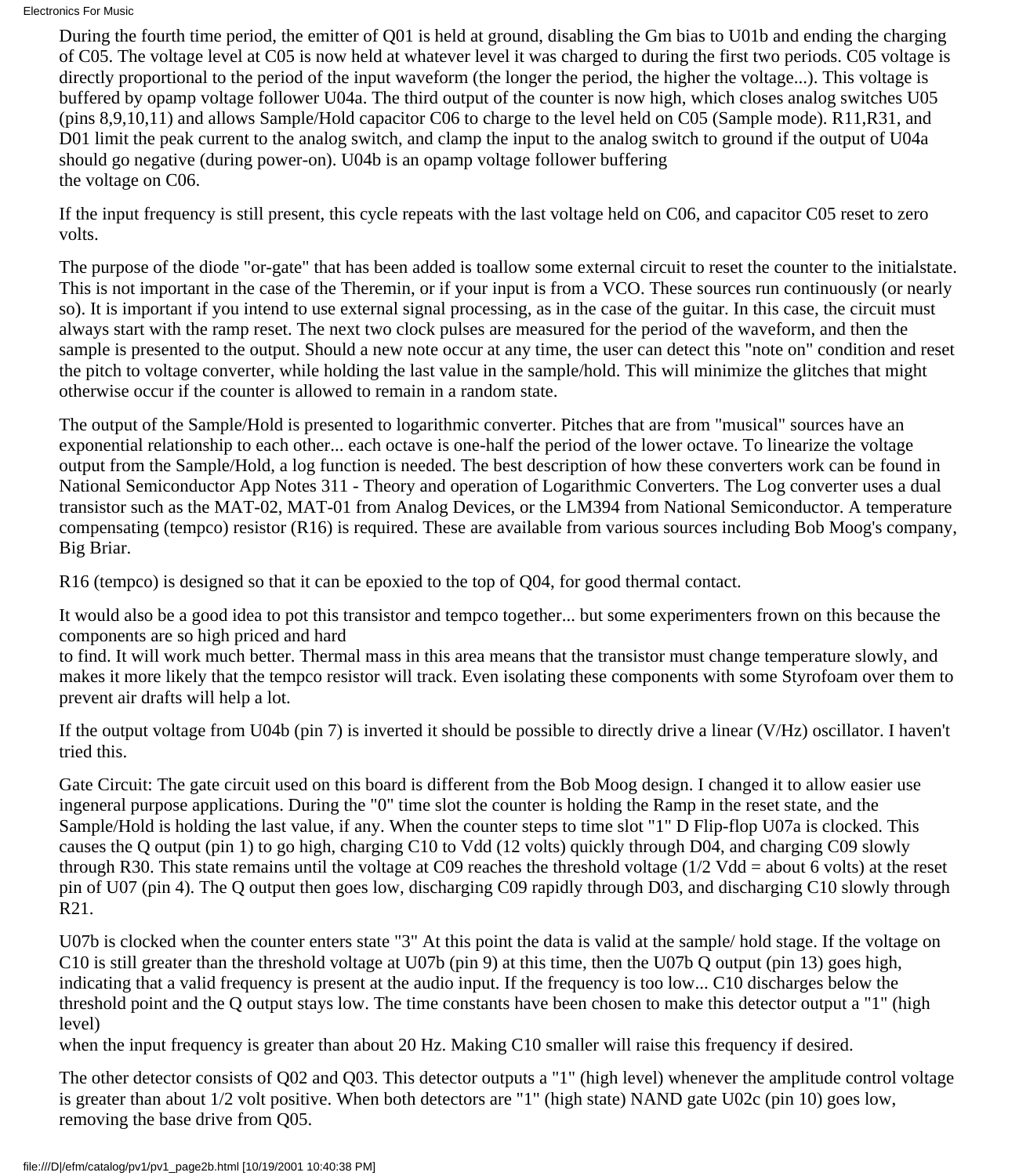## **Construction Notes:**

This is not a beginner project, although it is straightforward. All of the components needed to use this circuit with the Etherwave Theremin are included on the board. There is an 8 pin .100" header on the board for connection to the Etherwave. The "Volume CV Output modification" for the Etherwave is included. This section has the audio output (pre VCA) available on Pad6 (AUDIO). You have to jumper this to Pad1 (AUDIO IN). Pad5 (VOL CV OUT) must be jumpered to Pad2 (VOL CV IN). The PITCH CV and GATE OUT should be wired to external jacks. You probably want to wire VOL CV OUT as well.

For Etherwave use the circuit can be mounted in a box beneath the existing case. I'm using a Hammond Mfg 1590D-BK which is a 7.4" x 4.7" x 2.1" cast aluminum enclosure with a black finish. Eagle makes a similar box that is black nylon coated... Bud has the same unpainted.

Aluminum is hard to paint so I went for this box. I removed the microphone stand adapter from the Etherwave, and screwed the box to the bottom with the circuit facing down... Mount the stand adapter to the box cover and you can easily get at the circuit boards for mods... calibration.. whatever...

For modular use you will probably not need most of the components in the "gate" circuit.

Just remember to not leave any CMOS inputs floating if you delete parts... and put in all the jumpers so that you don't accidentally miss any ground or power connections. The reset input is active high, a positive input will put the hold the last voltage, and reset the ramp cap. The first pulse that arrives after reset is removed will start the ramp timing cycle.

The unit can be used to process external instruments. They must be filtered to recover the fundamental, and they must either have a very fast decay time (less than 2 cycles of the highest frequency) or you must use the reset circuit to hold the last valid sample.

Those who are interested in using the PV-1 to process external signals (especially guitar) may contact me at harrybissell@prodigy.net. This will be a "very" advanced project, not suited for those who do not have considerable skill with large projects.

# **Calibration:**

The PV-1 has two adjustments Range (or zero) and Scale. There are many ways to calibrate depending on what instruments you have. You will need

1) a stable source of frequency... a VCO or Signal Generator may be used

2) a way of measuring that frequency, such as a scope, frequency counter or (my favorite) a chromatic tuner

3) an accurate digital voltmeter.

# **Method:**

1) Set the frequency source to 130.8 Hz. (C BELOW middle C) Measure the Pitch CV Output. Adjust the RANGE trimmer until the meter reads 0.00 volts DC.

2) Set the frequency source to 2080 Hz (C two octaves ABOVE middle C) Measure the Pitch CV Output. Adjust the SCALE trimmer until the meter reads 4.00 volts DC.

3) Repeat steps 1 and 2 above. The adjustments interact, so repeat until no further improvement can be made. This will take several passes through steps 1 and 2.

**Note:** If you can't get the calibration to work, reset the trimmers to the middle and start over. Its possible to get yourself so out of range that calibration can become difficult.

Trouble ??? e-mail harrybissell@prodigy.net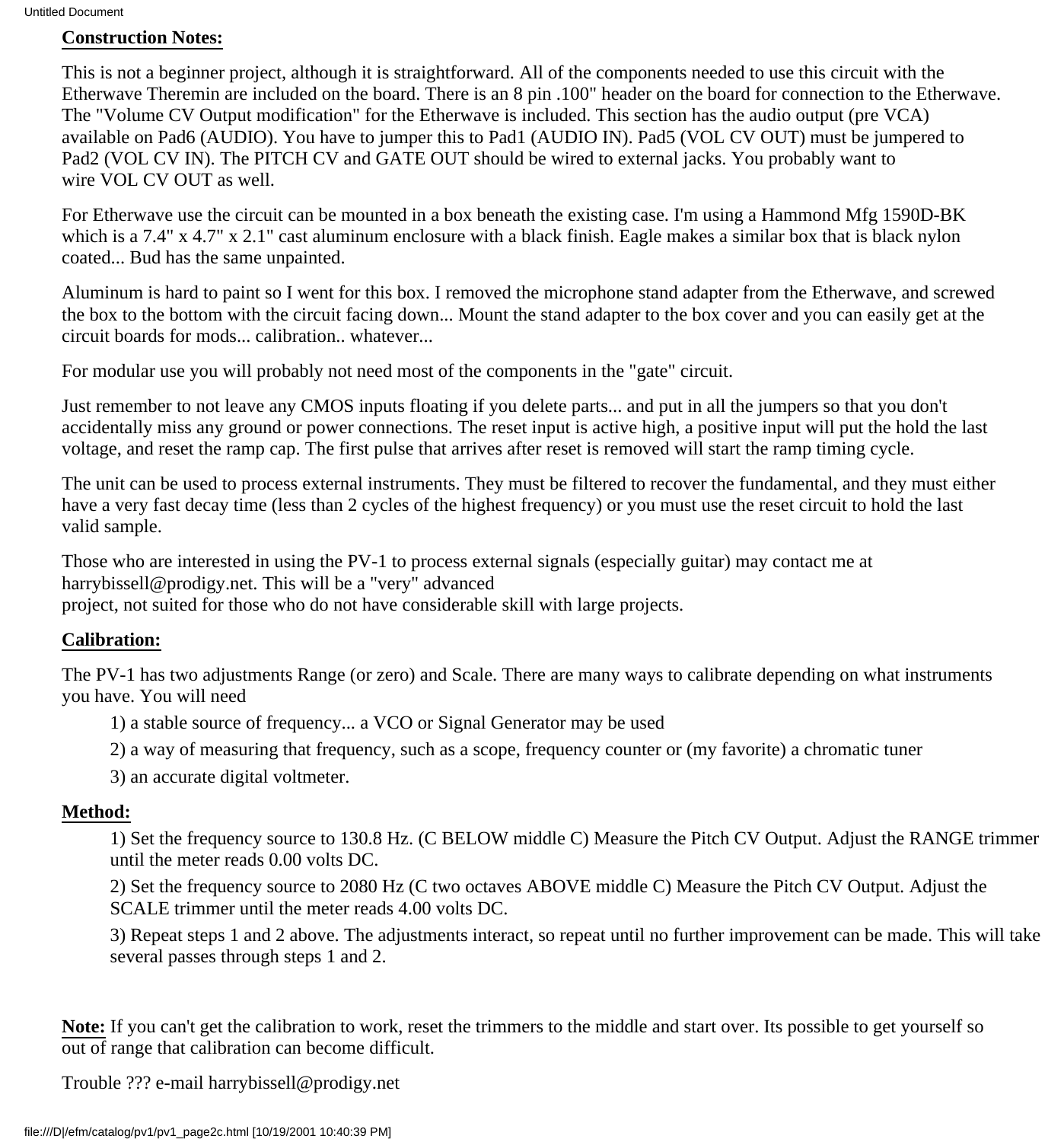